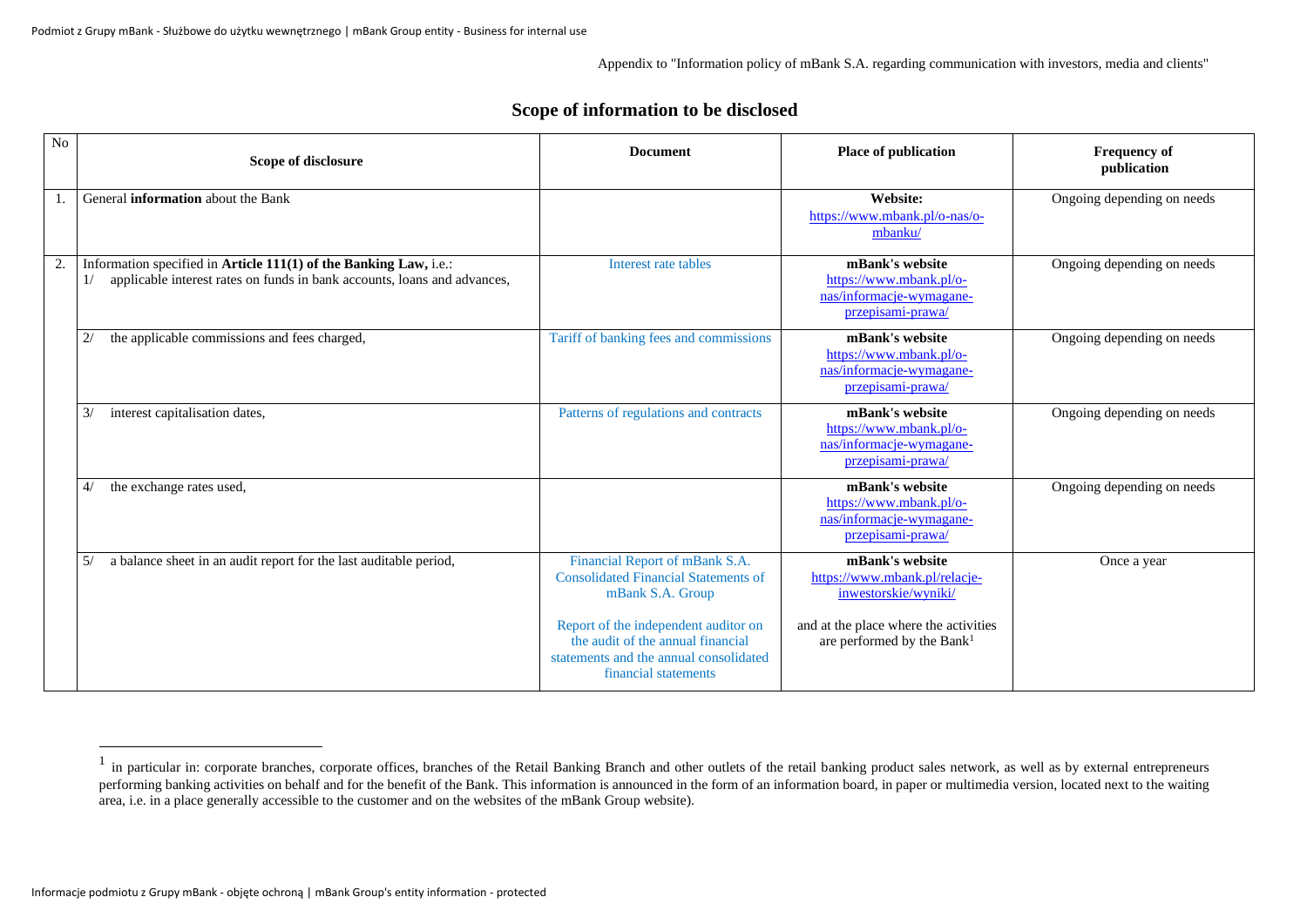|    | 6/                  | the composition of the bank's management and supervisory boards,                                                                                                                                                                                                                                                                                                                                                                                                                                                                                                                                                   |                                                                                                                                                                                                                                  | mBank's website<br>https://www.mbank.pl/o-nas/wladze/                                                                                                                                                | Ongoing depending on needs                                                                                                   |
|----|---------------------|--------------------------------------------------------------------------------------------------------------------------------------------------------------------------------------------------------------------------------------------------------------------------------------------------------------------------------------------------------------------------------------------------------------------------------------------------------------------------------------------------------------------------------------------------------------------------------------------------------------------|----------------------------------------------------------------------------------------------------------------------------------------------------------------------------------------------------------------------------------|------------------------------------------------------------------------------------------------------------------------------------------------------------------------------------------------------|------------------------------------------------------------------------------------------------------------------------------|
|    | 7/                  | the names of persons authorised to assume obligations on behalf of the<br>bank or an organisational unit of the bank.                                                                                                                                                                                                                                                                                                                                                                                                                                                                                              |                                                                                                                                                                                                                                  | mBank's website<br>https://www.mbank.pl/o-<br>nas/informacje-wymagane-<br>przepisami-prawa/                                                                                                          | Ongoing depending on needs                                                                                                   |
| 3. | 1/<br>2/<br>3/      | Information specified in Article 111a of the Banking Law, i.e.:<br>information about the activities carried out, by Member State and third<br>country in which it has subsidiaries, on a consolidated basis for the<br>financial year concerned,<br>information on return on assets calculated by dividing net profit by total<br>assets:<br>information on the conclusion of the agreement referred to in Article<br>$141t(1)$ , the parties to the agreement, its subject matter and costs, if it<br>operates in one of the holdings referred to in Article $141f(1)(1)$ or the<br>absence of such an agreement. | Report of the Management Board<br>on the Group's activities                                                                                                                                                                      | mBank's website<br>https://www.mbank.pl/relacje-<br>inwestorskie                                                                                                                                     | Once a year                                                                                                                  |
| 4. | 1/                  | Information specified in Article 111a (4) of the Banking Law, i.e.:<br>description of the management system, including the risk management<br>system and the internal control system (description of the internal control<br>system should be consistent with recommendation 1.11 of<br><b>Recommendation H)</b>                                                                                                                                                                                                                                                                                                   | Risk management system:<br>Financial Statements of mBank S.A.<br><b>Consolidated Financial Statements of</b><br>the mBank S.A. Group.<br>Internal control system:<br>Description of the internal control<br>system in mBank S.A. | Risk management system<br>mBank's website<br>https://www.mbank.pl/relacje-<br>inwestorskie/wyniki/<br>Internal control system<br>mBank's website<br>https://www.mbank.pl/o-nas/lad-<br>korporacyjny/ | Once a year<br>Ongoing depending on needs                                                                                    |
|    | 2/                  | description of the remuneration policy,                                                                                                                                                                                                                                                                                                                                                                                                                                                                                                                                                                            | Remuneration policy for the Bank's<br>risk-takers                                                                                                                                                                                | mBank's website<br>https://www.mbank.pl/o-nas/lad-<br>korporacyjny/                                                                                                                                  | Once a year                                                                                                                  |
|    | $\frac{3}{2}$<br>4/ | information about the establishment of the remuneration committee (if<br>any),<br>information on whether the members of the Supervisory Board and the<br>Management Board fulfil the requirements set out in Article 22aa of the<br>Banking Law.                                                                                                                                                                                                                                                                                                                                                                   |                                                                                                                                                                                                                                  | mBank's website<br>https://www.mbank.pl/o-nas/wladze/                                                                                                                                                | Ongoing depending on needs                                                                                                   |
| 5. | 1/                  | Information specified in Article 111b of the Banking Law, i.e.:<br>information on entrepreneurs or foreign entrepreneurs referred to in Article<br>$6a(1)$ and (7), to the extent that they gain access to information protected by<br>banking secrecy when carrying out activities referred to in those provisions<br>on behalf of an organisational unit of the bank or of another entrepreneur or<br>foreign entrepreneur.                                                                                                                                                                                      |                                                                                                                                                                                                                                  | mBank's website<br>https://www.mbank.pl/o-<br>nas/informacje-wymagane-<br>przepisami-prawa/                                                                                                          | Ongoing depending on needs                                                                                                   |
| 6. |                     | Information specified in Article 90g of the Act on Offering, i.e.:<br>1/ information on remuneration providing a comprehensive overview of<br>remuneration, including all benefits, in whatever form, received by or due to<br>individual members of the management and supervisory boards in the last                                                                                                                                                                                                                                                                                                             | mBank S.A. report on the remuneration<br>of members of the Management Board<br>and the Supervisory Board                                                                                                                         | mBank's website<br>https://www.mbank.pl/o-nas/lad-<br>korporacyjny/                                                                                                                                  | Once a year, at least 26 days before the<br>General Meeting of the Bank (as one of<br>the documents for the General Meeting) |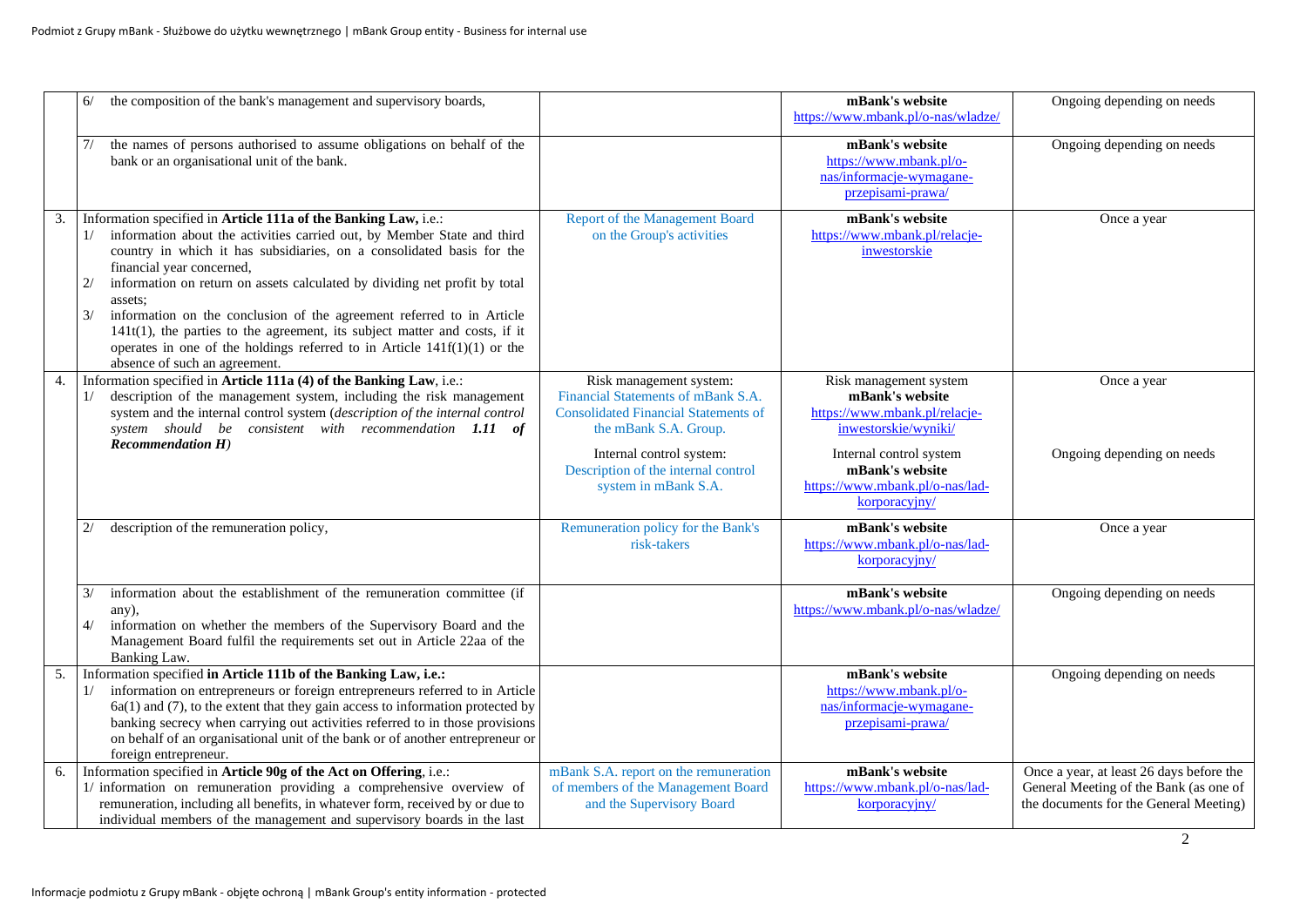|    | financial year, in accordance with the remuneration policy.                                                                                                                                                                                                                                                                                                                                                                                                                                                                                                                                                                                                                                                                                                                                                                             |                                                                                                                                                                                                                                                                                                                                        |                                                                                      |                                                                                                                                                                                                                                                                                                                                                                                                              |
|----|-----------------------------------------------------------------------------------------------------------------------------------------------------------------------------------------------------------------------------------------------------------------------------------------------------------------------------------------------------------------------------------------------------------------------------------------------------------------------------------------------------------------------------------------------------------------------------------------------------------------------------------------------------------------------------------------------------------------------------------------------------------------------------------------------------------------------------------------|----------------------------------------------------------------------------------------------------------------------------------------------------------------------------------------------------------------------------------------------------------------------------------------------------------------------------------------|--------------------------------------------------------------------------------------|--------------------------------------------------------------------------------------------------------------------------------------------------------------------------------------------------------------------------------------------------------------------------------------------------------------------------------------------------------------------------------------------------------------|
|    |                                                                                                                                                                                                                                                                                                                                                                                                                                                                                                                                                                                                                                                                                                                                                                                                                                         |                                                                                                                                                                                                                                                                                                                                        |                                                                                      |                                                                                                                                                                                                                                                                                                                                                                                                              |
|    |                                                                                                                                                                                                                                                                                                                                                                                                                                                                                                                                                                                                                                                                                                                                                                                                                                         |                                                                                                                                                                                                                                                                                                                                        |                                                                                      |                                                                                                                                                                                                                                                                                                                                                                                                              |
| 7. | Information specified in Article 90i of the Act on Offering, i.e.:<br>1/ information about a material transaction at the latest at the time of its<br>conclusion. This information shall include in particular:<br>a/ the name of the related party with which the material transaction is<br>entered into and, in the case of related parties which are natural persons,<br>their name;<br>b/ description of the nature of the relationship between the company and<br>the related party with which the material transaction is entered into;<br>the date and value of the relevant transaction;<br>C/<br>the information necessary to assess whether the material transaction is<br>d/<br>concluded at arm's length and is justified by the interest of the company<br>and non-related shareholders, including minority shareholders. |                                                                                                                                                                                                                                                                                                                                        | mBank's website<br>https://www.mbank.pl/relacje-<br>inwestorskie/transakcje-istotne/ | At the time of the event to be published<br>or immediately after the event has<br>occurred                                                                                                                                                                                                                                                                                                                   |
| 8. | Information specified in the Accounting Act, i.e.:<br>1/ publishing the financial statements of the Company, the consolidated<br>financial statements of the Group,<br>2/ the Management Board's report on the Group's activities                                                                                                                                                                                                                                                                                                                                                                                                                                                                                                                                                                                                       | <b>Condensed Consolidated Financial</b><br>Statements of mBank S.A. for Q1 and<br>Q <sub>3</sub>                                                                                                                                                                                                                                       |                                                                                      | The publication of the quarterly and<br>semi-annual reports, as well as the<br>publication deadlines, derive from the<br>Regulation of the Minister of Finance of<br>29 March 2018 on current and periodic<br>information to be published by issuers of<br>securities and conditions for recognising<br>as equivalent information required by<br>the laws of a country which is not a<br><b>Member State</b> |
|    |                                                                                                                                                                                                                                                                                                                                                                                                                                                                                                                                                                                                                                                                                                                                                                                                                                         | Semi-Annual Report and Consolidated<br>Semi-Annual Report                                                                                                                                                                                                                                                                              |                                                                                      | Once a year, usually at the end of July,<br>no later than 3 months after the end of<br>June                                                                                                                                                                                                                                                                                                                  |
|    |                                                                                                                                                                                                                                                                                                                                                                                                                                                                                                                                                                                                                                                                                                                                                                                                                                         | Annual Report including the annual<br>Financial Statements of mBank and the<br>Management Board's Report on the<br>activity of mBank Group and<br><b>Consolidated Annual Report including</b><br>the annual Consolidated Financial<br>Statements of mBank Group and the<br>Management Board's Report on the<br>activity of mBank Group |                                                                                      | Once a year, usually at the end of<br>February, no later than 4 months after<br>the end of the financial year                                                                                                                                                                                                                                                                                                |
| 9. | Information specified in Article 17(1) and Article 19 of MAR and Article<br>63(1) of the Offering Act, i.e.:                                                                                                                                                                                                                                                                                                                                                                                                                                                                                                                                                                                                                                                                                                                            | Periodic and current reports                                                                                                                                                                                                                                                                                                           | mBank's website<br>https://www.mbank.pl/relacje-                                     | Ongoing after publication of the report                                                                                                                                                                                                                                                                                                                                                                      |
|    | 1/ content of current and periodic reports made public pursuant to the Act on<br>Public Offering and pursuant to MAR.                                                                                                                                                                                                                                                                                                                                                                                                                                                                                                                                                                                                                                                                                                                   |                                                                                                                                                                                                                                                                                                                                        | inwestorskie/komunikaty-gieldowe/                                                    |                                                                                                                                                                                                                                                                                                                                                                                                              |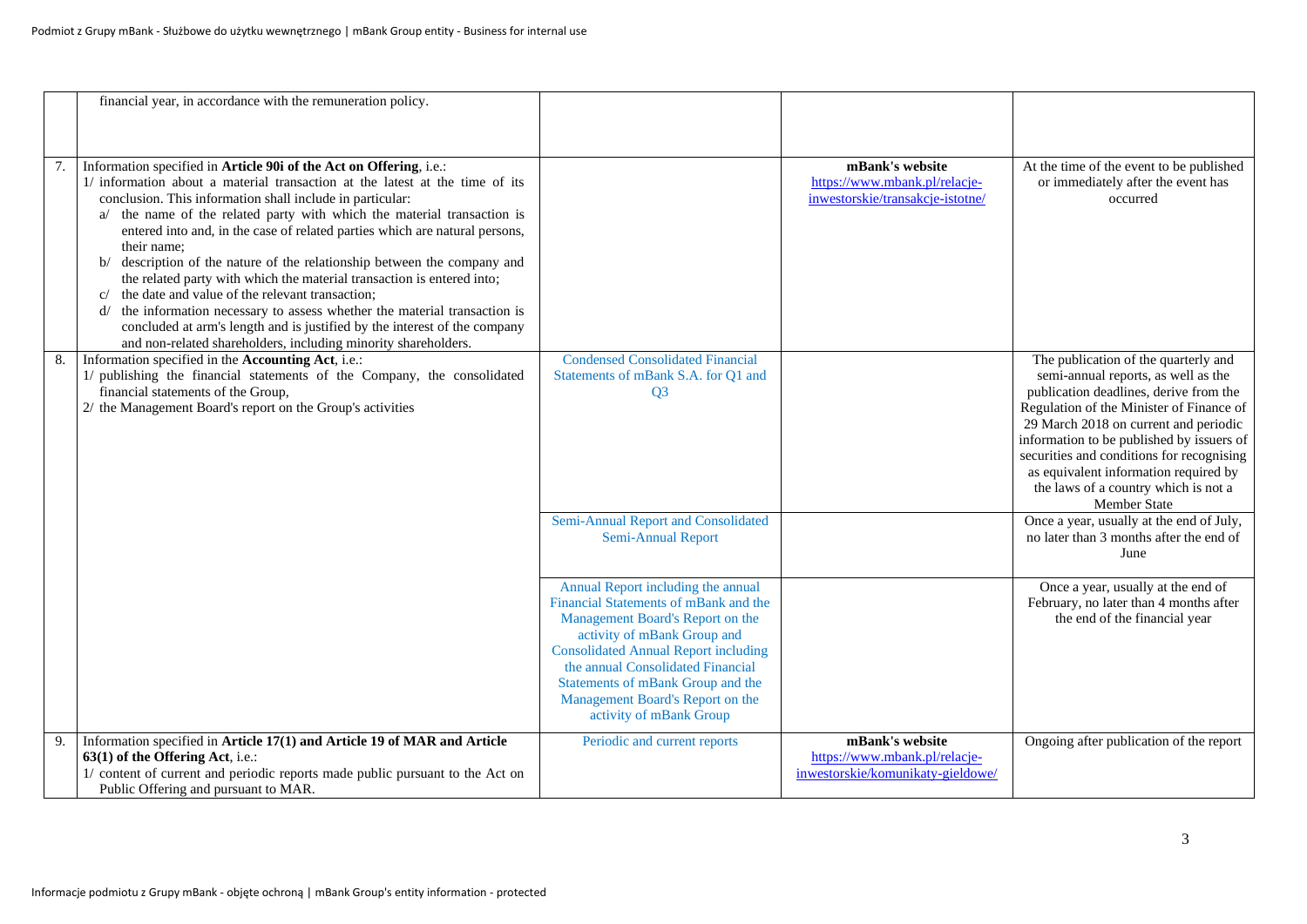| 10. | Information specified in Part 8 of CRR <sup>2</sup> . Detailed principles, scope, frequency<br>and form of disclosure are set out in the "Information Policy of mBank S.A. on<br>Capital Adequacy".                                                                                                                                                                                                                                                                                                                                                                                                                                                                                                                                                                                                                                                                                                                                                                                                                                                                                                                                                                                                                                                                                                                                                                                                                                                      | Information policy of mBank S.A. on<br>capital adequacy                                                                                  | mBank's website<br>https://www.mbank.pl/o-<br>nas/adekwatnosc-kapitalowa/ | Quarterly                                   |
|-----|----------------------------------------------------------------------------------------------------------------------------------------------------------------------------------------------------------------------------------------------------------------------------------------------------------------------------------------------------------------------------------------------------------------------------------------------------------------------------------------------------------------------------------------------------------------------------------------------------------------------------------------------------------------------------------------------------------------------------------------------------------------------------------------------------------------------------------------------------------------------------------------------------------------------------------------------------------------------------------------------------------------------------------------------------------------------------------------------------------------------------------------------------------------------------------------------------------------------------------------------------------------------------------------------------------------------------------------------------------------------------------------------------------------------------------------------------------|------------------------------------------------------------------------------------------------------------------------------------------|---------------------------------------------------------------------------|---------------------------------------------|
|     | 11. Information specified in Article 435(1) of CRR, i.e. risk management<br>objectives and policies separately for each risk category. The disclosures relate<br>to:<br>1/ the strategies and processes to manage those risks,<br>2/ the structure and organisation of the relevant risk management function,<br>including information on the basis of its authority, its powers and its<br>responsibilities in accordance with the institution's instrument of<br>incorporation and the documents governing it,<br>3/ the scope and nature of risk reporting and measurement systems,<br>4/ policies for hedging and mitigating risk, and the strategies and processes for<br>monitoring the continuing effectiveness of hedges and mitigants,<br>5/ a statement approved by the Board of Directors on the adequacy of the<br>institution's risk management arrangements, providing assurance that the risk<br>management systems in place are appropriate to the institution's profile and<br>strategy,<br>6/ a declaration approved by the management body on the adequacy of risk<br>management arrangements of the institution providing assurance that the risk<br>management systems put in place are adequate with regard to the institution's<br>profile and strategy;<br>7/ a concise risk statement approved by the management body succinctly<br>describing the institution's overall risk profile associated with the business<br>strategy. | <b>Financial Statements</b><br>mBank S.A.,<br><b>Consolidated Financial Statements of</b><br>the mBank S.A. Group.                       | mBank's website<br>https://www.mbank.pl/relacje-<br>inwestorskie/wyniki/  | Once a year                                 |
| 12. | Information specified in Article 435(2) of CRR:<br>1/ the recruitment policy for members of the Management Board and the<br>Supervisory Board (assessment principles under Article 22aa of the Banking<br>Law),                                                                                                                                                                                                                                                                                                                                                                                                                                                                                                                                                                                                                                                                                                                                                                                                                                                                                                                                                                                                                                                                                                                                                                                                                                          | Policy on the assessment of<br>qualifications (suitability), appointment<br>and dismissal of members of the bank's<br>body in mBank S.A. | mBank's website<br>https://www.mbank.pl/o-nas/lad-<br>korporacyjny/       | Once a year as part of the annual<br>review |
|     | 2/ the policy on diversity with regard to selection of members of the<br>Management Board and Supervisory Board,                                                                                                                                                                                                                                                                                                                                                                                                                                                                                                                                                                                                                                                                                                                                                                                                                                                                                                                                                                                                                                                                                                                                                                                                                                                                                                                                         | Policy on the assessment of<br>qualifications (suitability), appointment<br>and dismissal of members of the bank's<br>body in mBank S.A. | mBank's website<br>https://www.mbank.pl/o-nas/lad-<br>korporacyjny/       | Once a year as part of the annual<br>review |
|     | 3/ the number of directorships held (on the supervisory boards and management<br>boards of other entities) by members of the Management Board and the<br>Supervisory Board.                                                                                                                                                                                                                                                                                                                                                                                                                                                                                                                                                                                                                                                                                                                                                                                                                                                                                                                                                                                                                                                                                                                                                                                                                                                                              | Functions held by members of the<br><b>Management Board and Supervisory</b><br><b>Board</b>                                              | mBank's website<br>https://www.mbank.pl/o-nas/lad-<br>korporacyjny/       | Ongoing depending on needs                  |
| 13. | Information specified in the Corporate Governance Principles: <sup>3</sup><br>1/ statement of the Management Board on the application of Corporate<br>Governance Principles at the Bank,                                                                                                                                                                                                                                                                                                                                                                                                                                                                                                                                                                                                                                                                                                                                                                                                                                                                                                                                                                                                                                                                                                                                                                                                                                                                 | Statement by mBank on the application<br>of corporate governance principles                                                              | mBank's website<br>https://www.mbank.pl/o-nas/lad-<br>korporacyjny/       | Once a year                                 |

<sup>2</sup> Regulation (EU) No 575/2013 of the European Parliament and of the Council of 26 June 2013 on prudential requirements for credit institutions and investment firms, amending Regulation (EU) No 648/2012, as amended <sup>3</sup> C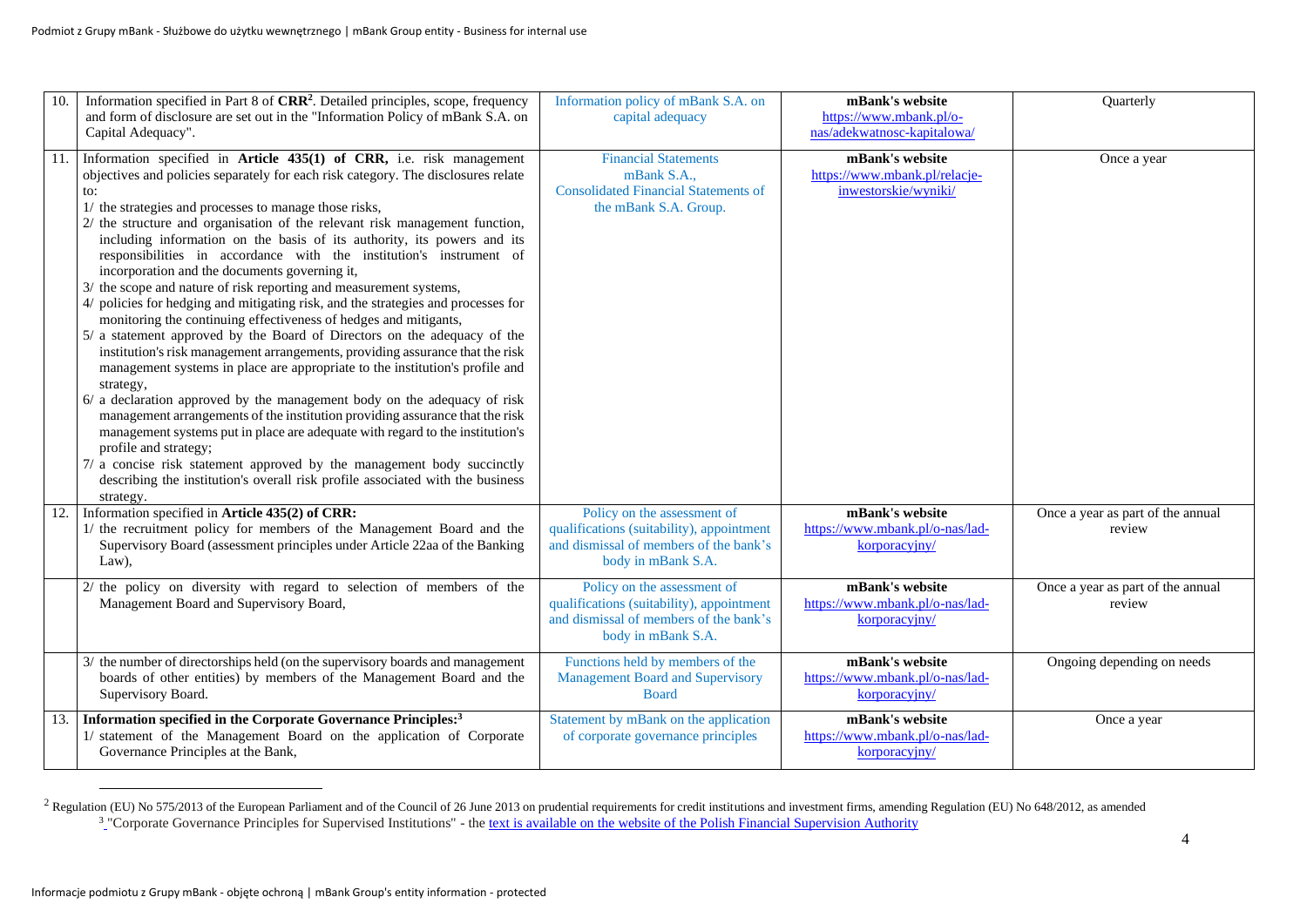|     | 2/ the results of the evaluation of the application of corporate governance                                         | Supervisory Board's assessment of the                                | mBank's website                                  | Once a year                       |
|-----|---------------------------------------------------------------------------------------------------------------------|----------------------------------------------------------------------|--------------------------------------------------|-----------------------------------|
|     | carried out by the Supervisory Board,                                                                               | Bank's compliance with corporate                                     | https://www.mbank.pl/o-nas/lad-                  |                                   |
|     |                                                                                                                     | governance principles                                                | korporacyjny/                                    |                                   |
|     | 3/ basic organisational structure (Bank's organigram),                                                              | Division of competences and outline of                               | mBank's website                                  | Ongoing depending on needs        |
|     |                                                                                                                     | the Bank's organisational structure                                  | https://www.mbank.pl/o-nas/lad-                  |                                   |
|     |                                                                                                                     |                                                                      | korporacviny/                                    |                                   |
|     | 4/ information policy,                                                                                              | Information policy of mBank S.A. for                                 | mBank's website                                  | Once a year as part of the annual |
|     |                                                                                                                     | communication with investors, the                                    | https://www.mbank.pl/o-nas/lad-                  | review                            |
|     |                                                                                                                     | media and clients                                                    | korporacyjny/                                    |                                   |
|     |                                                                                                                     | Information policy of mBank S.A. on                                  | https://www.mbank.pl/o-                          |                                   |
|     |                                                                                                                     | capital adequacy                                                     | nas/adekwatnosc-kapitalowa/                      |                                   |
|     | 5/ rules for handling complaints and claims.                                                                        | Regulations for accepting and                                        | mBank's website                                  | Ongoing depending on needs        |
|     |                                                                                                                     | processing complaints in retail banking                              | https://www.mbank.pl/pomoc/reklam                |                                   |
|     |                                                                                                                     |                                                                      | acje/dla-klienta-detalicznego/                   |                                   |
|     |                                                                                                                     | Rules for accepting and processing                                   | https://www.mbank.pl/pomoc/reklam                |                                   |
|     |                                                                                                                     | complaints for SME and corporate<br>clients                          | acje/dla-klienta-korporacyjnego                  |                                   |
|     |                                                                                                                     |                                                                      |                                                  |                                   |
| 14. | The information specified in Recommendation M, i.e.:                                                                | <b>Financial statements</b>                                          | mBank's website                                  | Once a year                       |
|     | 1/ information on the approach to operational risk in order to reduce the                                           | of mBank S.A.,                                                       | https://www.mbank.pl/relacje-                    |                                   |
|     | asymmetry of information between the bank and its environment<br>(recommendation 17)                                | <b>Consolidated Financial Statements of</b><br>the mBank S.A. Group. | inwestorskie/wyniki/                             |                                   |
|     |                                                                                                                     |                                                                      |                                                  |                                   |
| 15. | The information specified in Recommendation Z, i.e.:                                                                | Report on the activities of the                                      | mBank's website                                  | Ongoing depending on needs        |
|     | 1/ information on the attendance of supervisory board members at supervisory                                        | <b>Supervisory Board</b>                                             | https://www.mbank.pl/pomoc/akty-                 |                                   |
|     | board meetings (recommendation 8.8),<br>2/ information on the conflict of interest management policy adopted by the | Conflict of interest policy<br>in mBank S.A.                         | prawne/dyrektywa-mifid/                          |                                   |
|     | bank and the way in which the bank manages material conflicts of interest                                           |                                                                      |                                                  |                                   |
|     | and conflicts that could arise due to the bank's membership of the group or                                         |                                                                      |                                                  |                                   |
|     | transactions concluded by the bank with other entities in the group                                                 |                                                                      |                                                  |                                   |
|     | (Recommendation 13.6 and additionally Article $47(1)$ of EU Regulation                                              |                                                                      |                                                  |                                   |
|     | $2017/5654$ )                                                                                                       |                                                                      |                                                  |                                   |
| 16. | Information specified in the Code of Best Practice for GPW Listed<br>Companies, <sup>5</sup> i.e.:                  | Management Board report on the                                       | mBank's website<br>https://www.mbank.pl/relacje- | Once a year                       |
|     | 1/ information on the objectives of the strategy in place, the measurable                                           | Group's activities,<br><b>Integrated Report</b>                      | inwestorskie/wyniki/                             |                                   |
|     | objectives, in particular the long-term objectives, the actions planned and the                                     |                                                                      |                                                  |                                   |
|     | progress of implementation measured by financial and non-financial                                                  | Expenses incurred by mBank Group to                                  | https://www.mbank.pl/pdf/relacje-                |                                   |
|     | indicators, as well as information on the strategy in the ESG area,                                                 | support culture, charities and social                                | inwestorskie/pozostałe/wydatki-                  |                                   |
|     | 2/ information on the expenses incurred by the Company and its group for the                                        | organisations                                                        | charytatywne.pdf                                 |                                   |

<sup>&</sup>lt;sup>4</sup> Commission Delegated Regulation (EU) 2017/565 of 25 April 2016 supplementing Directive 2014/65/EU of the European Parliament and of the Council as regards organisational requirements and operating conditions for investment firms and defined terms for the purposes of that Directive

<sup>&</sup>lt;sup>5</sup> ["](https://www.gpw.pl/dobre-praktyki2021)Code of Best Practice for GPW Listed Companies 2021" - [the text is available on the website of the Warsaw Stock Exchange](https://www.gpw.pl/dobre-praktyki2021)